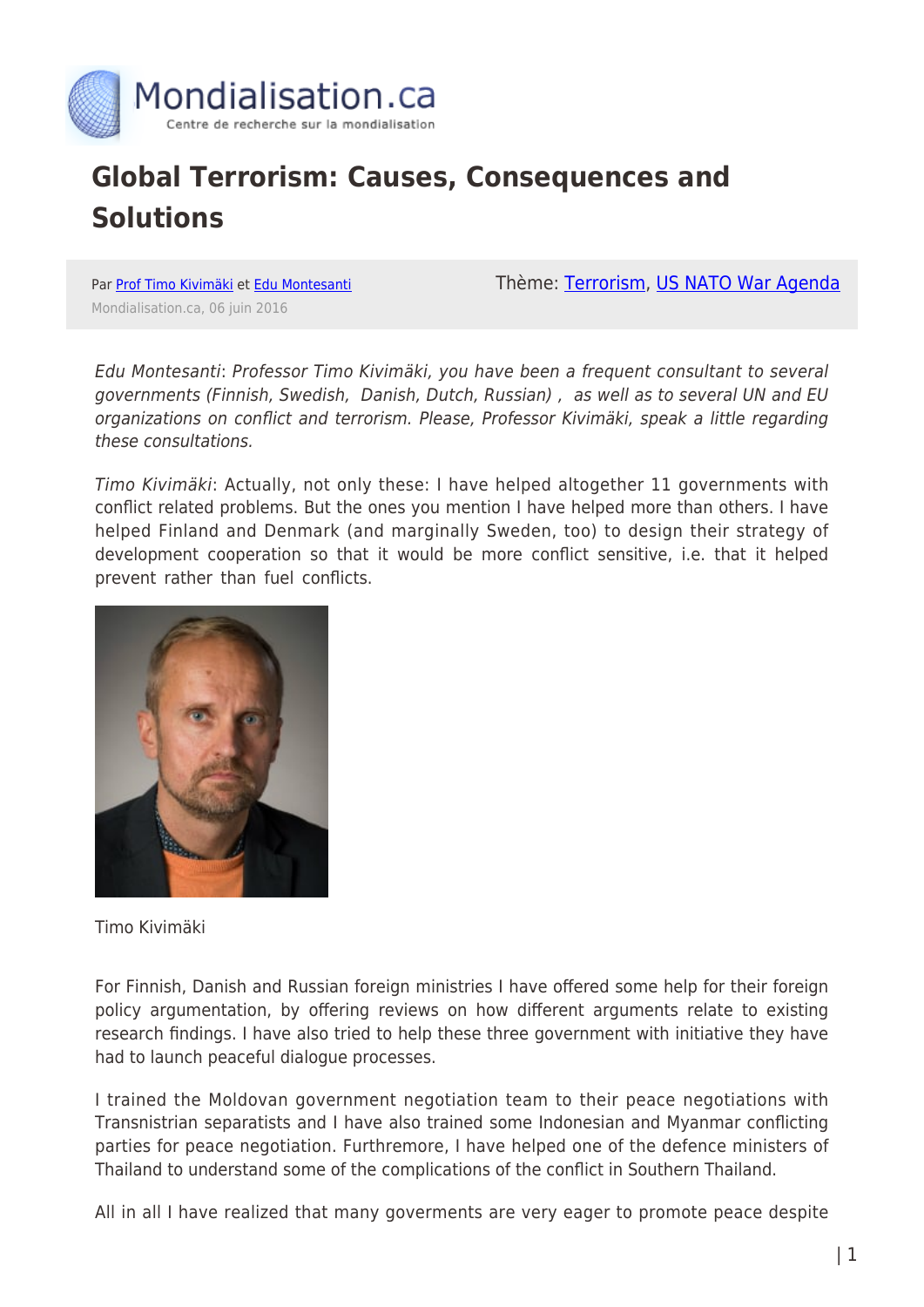their public unwillingness to show any signs of willingness to make compromises. Governments tend to try to avoid signals that could be interpreted as weakness and this is why it is sometimes important for academics to take the initiative and help governments in something they cannot do without showing signs of weakness.

In the article First Do No Harm: Do Air Raids Protect Civilians? [Middle East Policy 22, no. 4 (2015): 55–64] you revealed that protection wars, that is, wars that are justified by referring to the cosmopolitan motive of protection of « global civilians », kill more civilians than any other type of warfare. Would you please detail this?

There is a growing cosmopolitan, universalist sense of solidarity in the world now and this solidarity of citizens urges leaders to « do something » when the media reveals unfairness and violence against civilians, regardless where these civilians are. This in general is very good and offers opportunities to build a less violent and more just global order.

If within the next 100 years the international security system moves from state-based communities to one global community, this could be very good. Historically wheneven securty governance is moved to greater communities – from familities to clans, from clans to sedentary societies, from small societies to city states, from city states to nation states – a lot of violence disappears. So the growing solidarit is potentially a good thing.

However, today, solidarity is not followed by an effort to allow common security agency: those nations that have been keen on punishing Saddams and Talibans and imposing they interpretation of global norms have not been keen on strengthening the UN, the so far only truly global organization that could represent the world in the imposition of compliance with global humanitarian norms.

On the contrary, those powers that are imposing norms on other countries have been reluctant to commit to the strengthening of global norms together with all countries, and instead of working through the UN, they have formed ad hoc coalitions of the willing. In the imposition of justice and fairness these countries have become actors while others, especially developing countries and Muslim countries, have become the objects of the discipline of coalitions of the willing.

This has caused resentment and the military operations to intervene in violence in the Middle East have escalated the violence that has existed there, and protection has turned against the ones it has intended to protect. If we look at those countries where our protection has operated we can see that more than half of world's conflict fatalities are produced there.

How do you see United States invasions of Afghanistan in 2001, and of Iraq in 2003, from a legal point of view?

I think that from the legal point of view they have been slightly different types of operations as Iraq has been explicitly outside the UN mandate. At the same time the continued military operations there has been very unpopular in both places and it has resulted in a lot of suffering. From the point of protection of civilians both operation has been a disaster.

Washington and its allies has hardened the speech and policies toward terrorism, harming human rights and diminishing civil liberties. The Barack Obama regime has dramatically increased the drone strikes. Has the « War on Terror » helped secure the United States and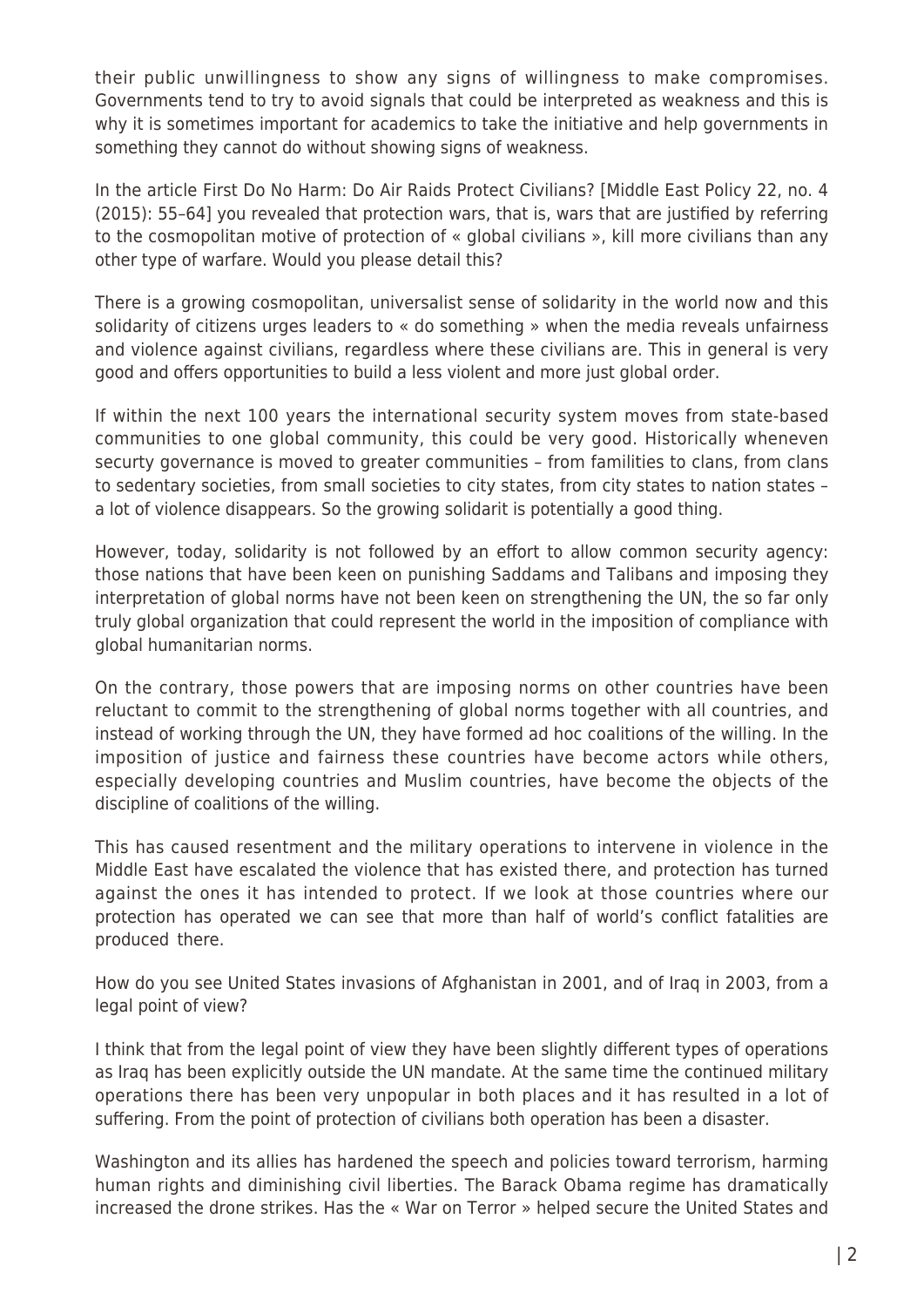its allies from terrorism?

The war against terrorist organization has been a cathalyst of terror simply because of the fact that conflict and terror is always interaction, not just action of one side. While the reason for our violent countering of terrorists has been the horrific actions of the terrorists, it is clear that the reason for the terrorists violence has been our violence. The logic of escalation in the war against terrorist organizaiton has always been interactive, and only through interactive, dialogical peace action could this spiral of escalation be ended.

I think the problem has been that there has never really been a war of terror, there has only been a war on terrorists. This is very different, as a war on terror would be focusing on the targeting of civilians trying to prevent that, while the war on terrorists has aimed at killing as many terrorists as possible even if this means a lot of collateral damage, i.e. loss of civilian life.

A war on terror would not be able to use means that border terroristic, as it is against terror, while war on terrorists has often used means that might be effective against terrorists but increase terror. Focusing on principles rather than demonizing enemies would be important in this situation to de-escalate tension, and that would also mean that we should not point our fingers at the United States or its allies, but instead we should blame bad strategies for the violence we see around us.

We should try to negotiate ways to limit these violent strategies rather than demonizing each other, since the logical conclusion from a view attributes violence to a demonizes « other » is the motive to destroy this « other ». Destruction and demonization of our enemies is not a way to peace.

What are the real roots of terror, Professor Kivimäki, and what would efficient policies should be envisaged to terrorism?

I think we should not think of terror as something that has roots that simply cause terror. Terror is an immoral tactic that people use, even though they should not, for their political goals. If we look at terror that abuses Islam as its platform, it seems clear that at the roots of this type of terror is the perception that there are no peaceful options to bring about chance.

More than ten years ago I studied the origins of terrorist individuals and organizations statistically and also by commissioning and conducting a lot of interviews among people suspected or convicted of acts of terror. Then I was working for the Danish and Finnish foreign ministries. It turned out that most of the terrorist individuals came from countries where any mobilization for a peaceful change is completely impossible. Saudi Arabia was the birth place of 15 of the 19 operative perpetrators of the 9/11 attack, while at the time Algeria was the main source of terrorist individuals in the European list of terrorist individuals.

Due to the fact that any organization was impossible in these countries and in Hosni Mubarak's Egypt many of these desperate people moved to failed states where they could mobilize resistance. Afghanistan became the hub of terrorist organization despite the fact that not many terrorists originated from there.

In these failed states individuals who were prepared for violence to advance their goals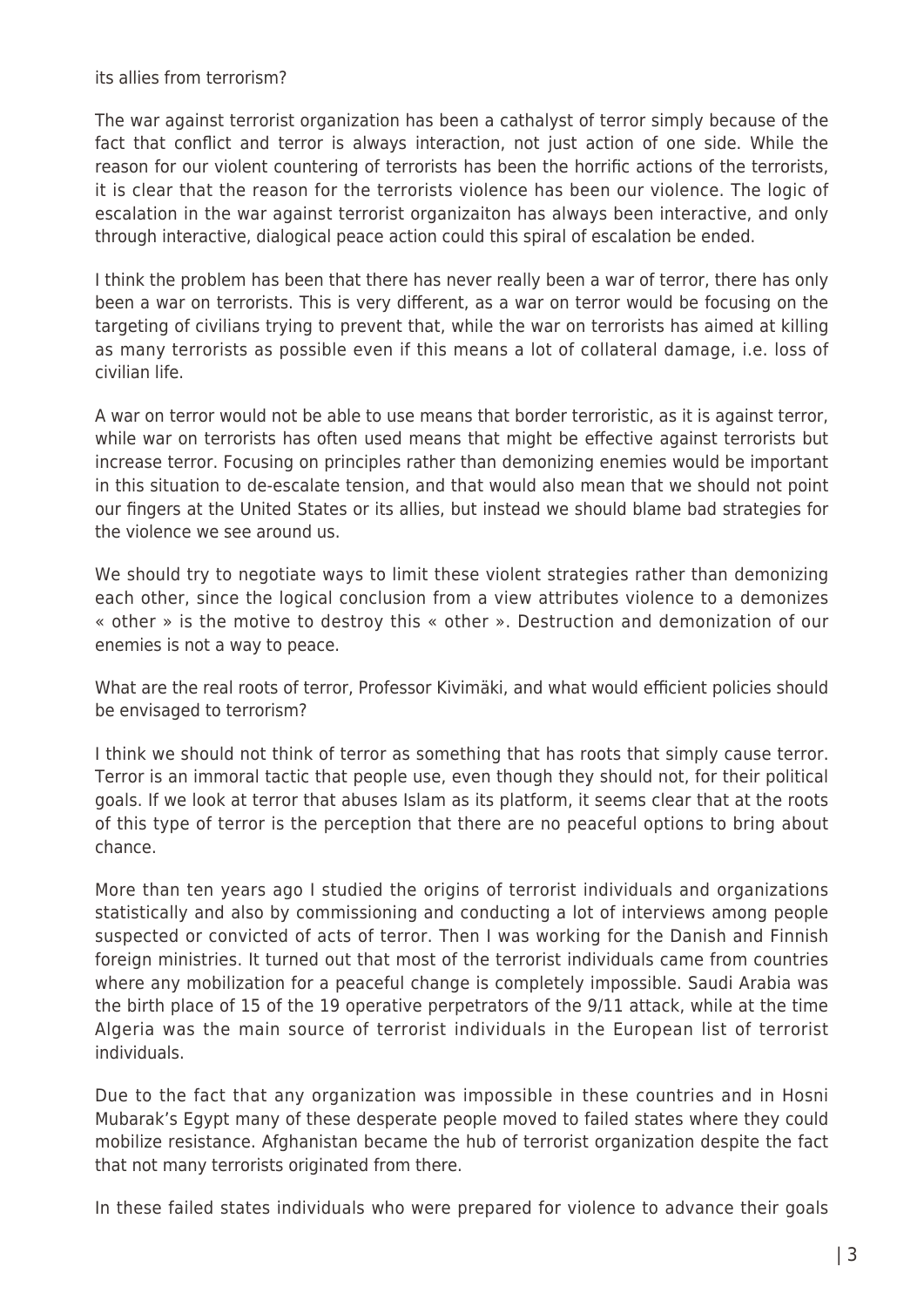could not find a common agenda in their resistance of their own governments as they came from different countries, and consequently the fact that many of authoritarian regimes of these countries were supported by the USA and some of its European allies became the target of their new common focus.

This I think is the origin of the current type of terrorism, but once the process of fight against the West and the West's fight against these terrorists had began it started getting new forms. Some margins of immigrant communities found resonance to their frustration of their own marginalization in the radical anti-Western rhetoric of these original Islamist groups, and new types of terror started emerging.

The massive Western military operations that undermined the sovereign rights of many Muslim countries, and caused a lot of fatalities gave rise to the expansion of anti-Western Third World Muslim radicalism. The logic of escalation, deepening and spreading of hatred on both sides took over and new forms of terrorism emerged.

What is common to all these processes was that hate and destruction gives rise to hate and distruction and the only way forward would be dialectical focusing on our common interest in the prevention of violence. The mutual focus on the destruction of one's enemy only fuels violence.

Syria has drawn the world attention, and has divided the mainstream and the alternative media. How do you see the roots of the Syrian civil war, and how do you evaluate the United States and Russia intervention in that country, the first oppositionist to the President Bashar al-Assad, the second one supportive to the Syrian government?

I think it is sad that we have wasted the peaceful diplomatic opportunities that existed in 2011. This is also what I wrote about in my article First Do No Harm that you mentioned. I do not see any positive opportunities for solutions in the supporting of the capacity to kill on either side of the conflict: the US military support to very shady violent groups Syria and the Russian support to a rotten violent regime are both just ways to expand the magnitude of violence in Syria.

I think the only way forward is inclusive negotiation between all conflicting parties, including the ISIS.

Would you please comment about the limits between resistance and terror, please?

I think resistance is activity defined by the goal of the action while terror should be defined as a specific tactic. Resistance is activity against a rule that is perceived as illegitimate, and it can be violent of non-violence, terrorist or non-terrorist depending on the methods resistance uses.

Terrorism, again, is tactics in which a person or a group tries to infuence decision-makers by using the lives of innocent civilians as a barganining chip. I think it is useful to create, with the concept of terror, a distinction between violent tactices that target innocent civilians and other types of violence. Without the concept it would not be possible to define the norm against the targeting of civilians.

However, there is a problem even with the correct definition of terror, let alone the politically manipulated definitions. The main problem I see with the correct definition of terror is the "either-or" nature of the concept.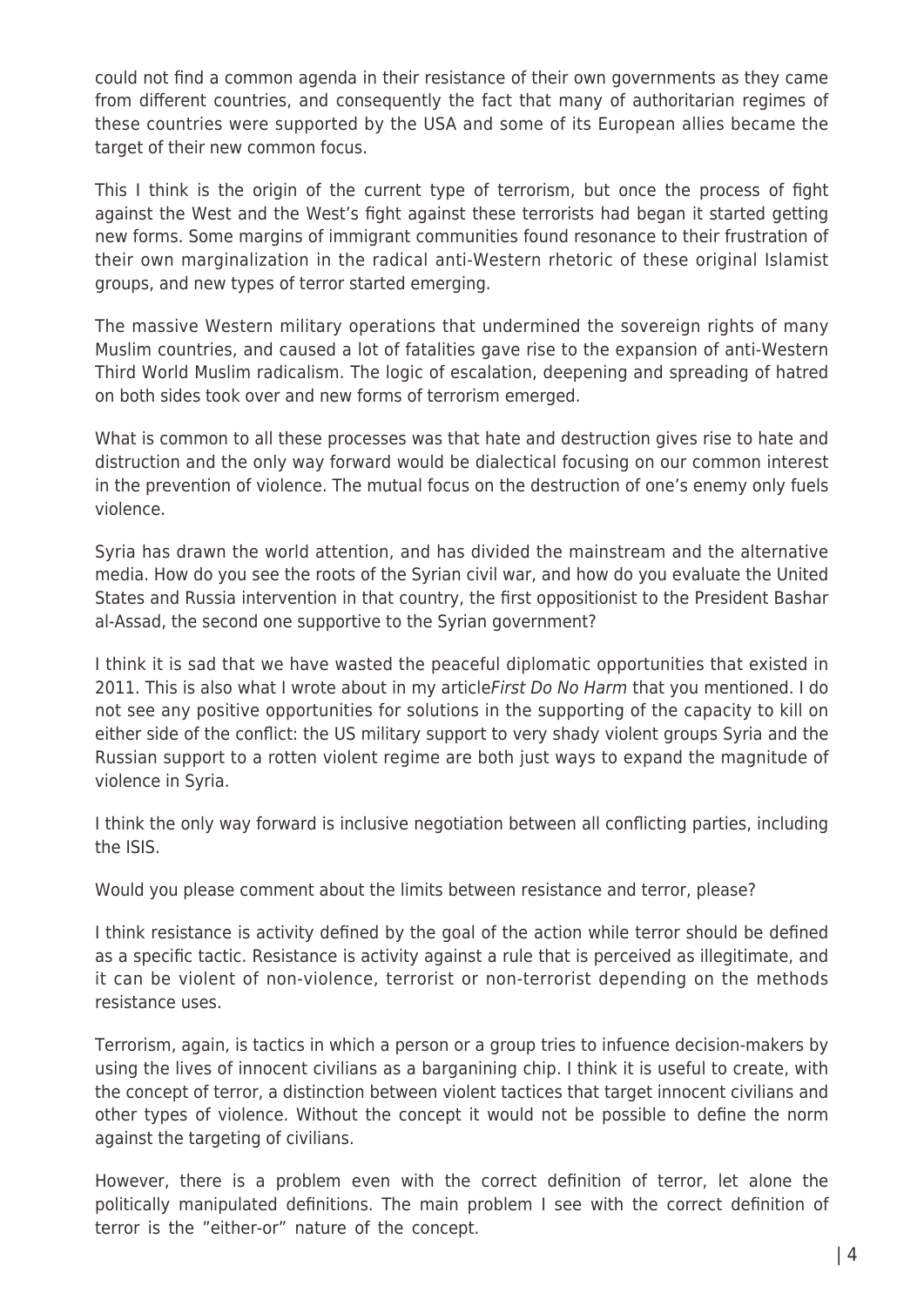If someone intentionally targets civilians as a conflict strategy that someone is a terrorist, but what if you have conflicing parties that target military targets but use weapons and target areas that are known to result in collateral damage.

Are these people then slightly terroristic? In the Palestinian conflict there are actors that intentionally target civilians in some of their operations. They are rightfully called terrorists. But there are also actors, like the state of Israel, that target militants, but do it by hitting militants in civilians centers with cluster munitions. Could this also be called terrorism? Can it be that one killed militant makes an operation that kills tends of civilians something less than a terrorist operation?

In Palestine, I have realized that fatality statistics make it very difficult to justify the concept of terrorism as an either-or concept: there are clashes with more Palestinian child fatalities than Israeli fatalities. This means that even if Israeli operations managed to kill a few militants, too, they tend to kill more civilians than Palestinians. Should we not then call Israeli operations terroristic, even if they also target militants?

The main problem with the current usage of the word terrorism is that more and more often terrorism is associated with political goals that some terrorists aim at. In order to foster a norm against terror one should try to avoid associating terrorism with specific political objectives, as we would like to think that peaceful resistance and the promotion of political objectives is legitimate even if there are terrorists that also promote those same objectives by using immoral terroristic tactics.

Too often we use the concept terrorism to describe activities to promote Islamist political goals even if they were not promoted with terroristic means. This practice obviously erodes the legitimacy of the norm against civilian targeting among communities that would like to see Islamist political order if the term reserved to targeting of civilians is confused with actions to promote Islamist politics. This conceptual practice of associating terror with Islamism makes it also easier to the War of Terror to target civilians if terrorism is associated with Islamism. Thus we should not be fooled about this manipulation of the concept "terrorism".

Charles Krauthammer wrote in The Washington Post: « [The US must create] the psychology of fear' in order to ensure 'deep respect for American power ». How do you see it?

I do recognize that control with power can keep violent opportunities in check. Conflicts in weak, fragile states prove this point: without competent law enforcement there will be anarchy.

Yet when there is a will there is a way: if the US uses a lot of violence to create that fear, it will also create the will to resist its order. I am more in favor of Henry Kissinger's conclusion in his book World Order, according to which power has to be coupled with legitimacy in order for it to produce stability and peace. Right now, it seems that legitimacy, not power, is what is missing from the US global governance.

It is the US imposition of its order and the resistance of that order that is the source of so much violence in areas where the United States is operating militarily. More fear will not result in more legitimacy of US imposition of its order, quite on the contrary. Thus I think Krauthammer is wrong with his prescription.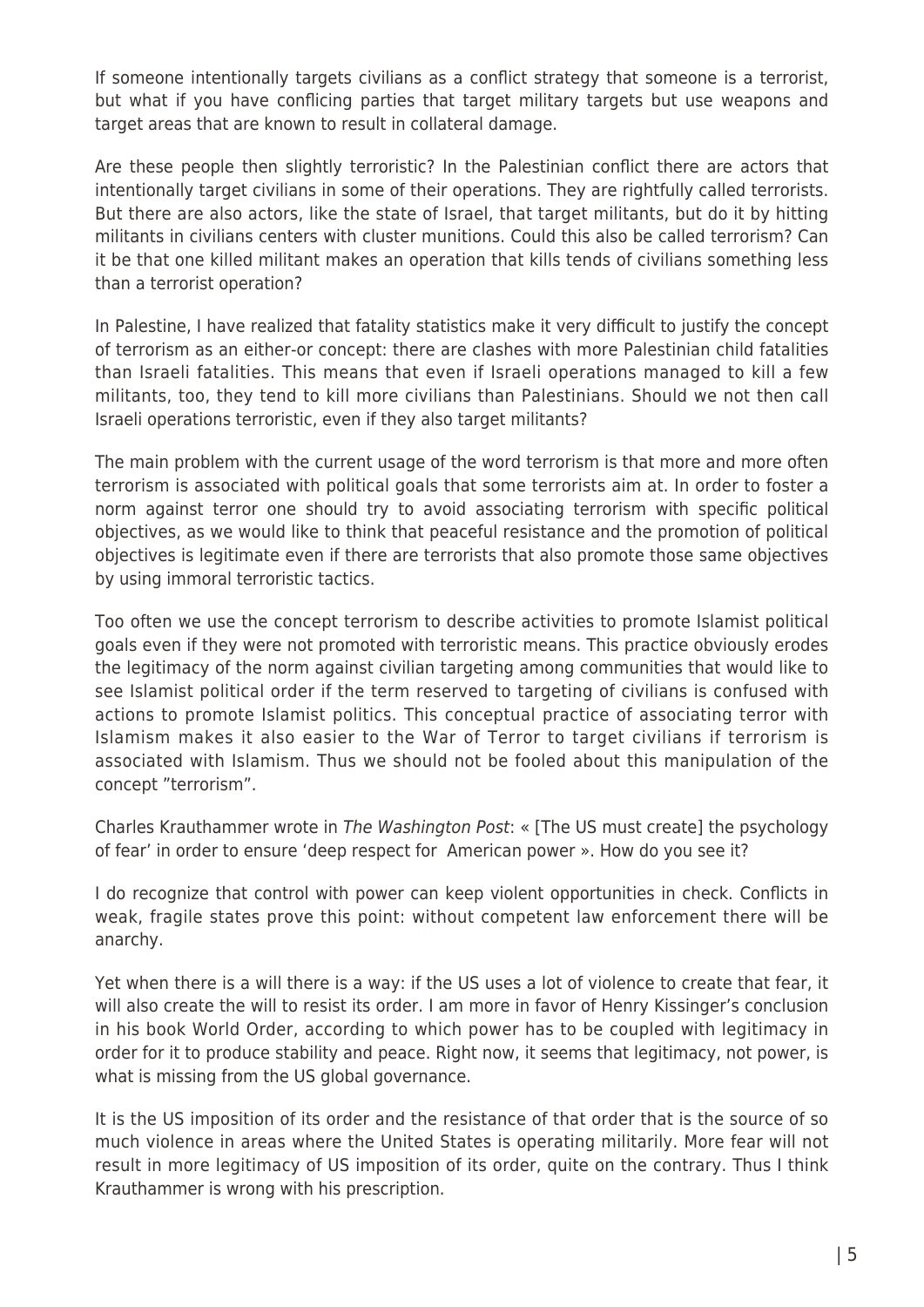How much has the « War on Terror » widened the prejudice against Islamists around the world?

The problem has been the escalation of tension and violence between terrorists that misuse Islam as their platform and the violent War on Terrorists (there is no War on Terror. If there was, it would not use terror as its tactic).

This escalation has created prejudice against Muslims in the Western world, and against Americans and Westerners in the Muslim world. This escalation is one thing we should try to reverse by means of dialogue and negotiations rather than by killing our opponents.

How do you evaluate the coverage of the mainstream media on world terror?

The so-called free Western media has occassionally in reality been amazingly unfree in their practices of repeating the terms, labels and narratives of Western politicians and securocracy. When a group is called terrorist because of its objectives by politicians that oppose those objectives the media too often simply publicizes the label.

A critical media should always be alert to the interests of politicians to avoid uncritically serving them. I sometimes find it amazing what we can read even from the most respected newspapers about world terror even after we have had access to the revelations by Chelsie Manning, Wikileaks, Glenn Greenwald and Edward Snowden. It is sometimes as if none of these revelations were ever made.

## Edu Montesanti

Professor Timo Kivimäki is the Chairman of the Board for Calx Proclivia, a Finnish conflict resolution consulting company. Previously Dr. Kivimäki has held full professorships at the University of Copenhagen and the University of Lapland and he has been Director of the Institute of Development Studies at the University of Helsinki and the Nordic Institute of Asian Studies in Copenhagen

La source originale de cet article est Mondialisation.ca Copyright © [Prof Timo Kivimäki](https://www.mondialisation.ca/author/timo) et [Edu Montesanti](https://www.mondialisation.ca/author/edu-montesanti), Mondialisation.ca, 2016

Articles Par : [Prof Timo](https://www.mondialisation.ca/author/timo) [Kivimäki](https://www.mondialisation.ca/author/timo) et [Edu Montesanti](https://www.mondialisation.ca/author/edu-montesanti)

**Avis de non-responsabilité** : Les opinions exprimées dans cet article n'engagent que le ou les auteurs. Le Centre de recherche sur la mondialisation se dégage de toute responsabilité concernant le contenu de cet article et ne sera pas tenu responsable pour des erreurs ou informations incorrectes ou inexactes.

Le Centre de recherche sur la mondialisation (CRM) accorde la permission de reproduire la version intégrale ou des extraits d'articles du site **Mondialisation.ca** sur des sites de médias alternatifs. La source de l'article, l'adresse url ainsi qu'un hyperlien vers l'article original du CRM doivent être indiqués. Une note de droit d'auteur (copyright) doit également être indiquée.

Pour publier des articles de *[Mondialisation.ca](https://mondialisation.ca)* en format papier ou autre, y compris les sites Internet commerciaux, contactez: [media@globalresearch.ca](mailto:media@globalresearch.ca)

[Mondialisation.ca](https://mondialisation.ca) contient du matériel protégé par le droit d'auteur, dont le détenteur n'a pas toujours autorisé l'utilisation. Nous mettons ce matériel à la disposition de nos lecteurs en vertu du principe "d'utilisation équitable", dans le but d'améliorer